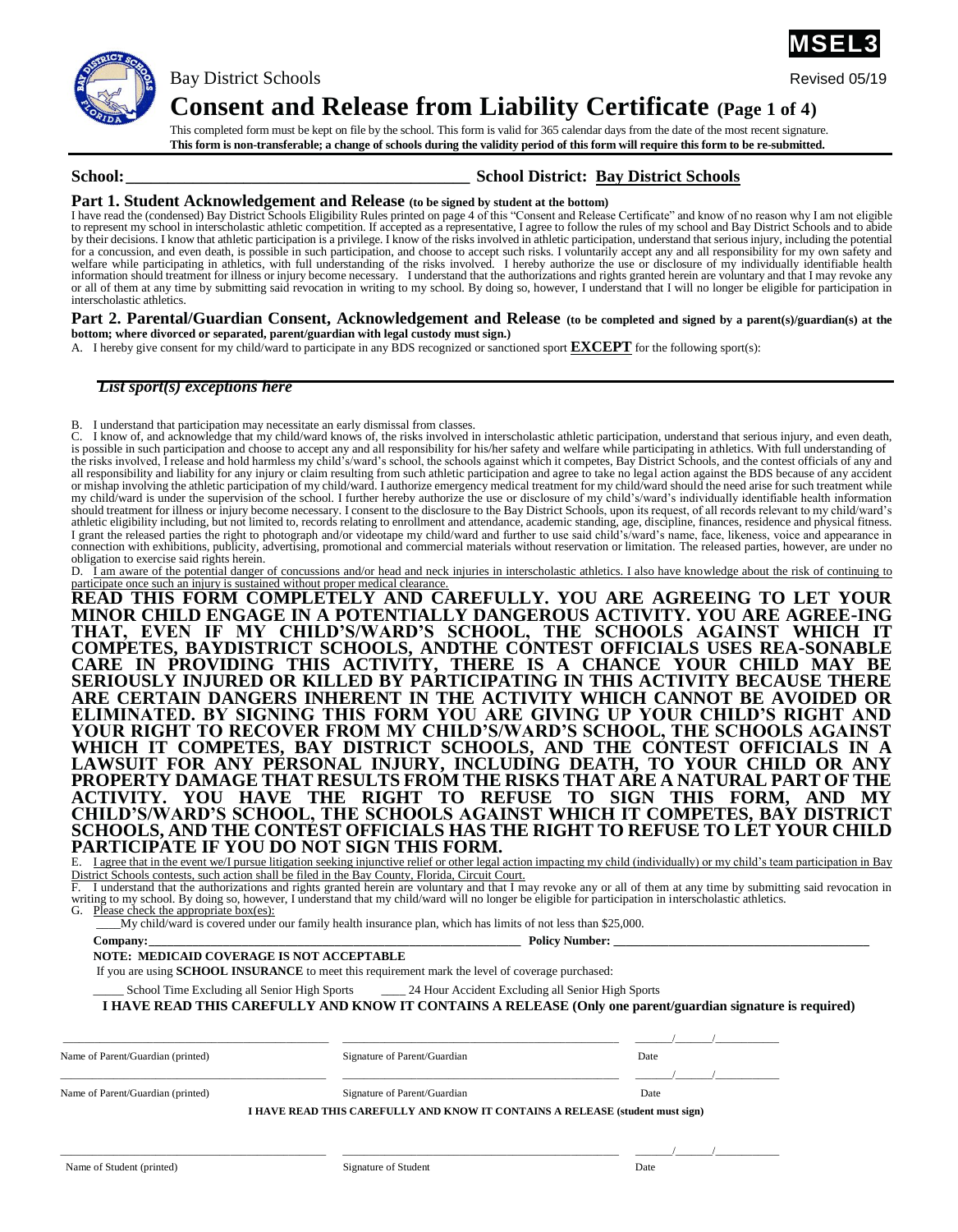

Bay District Schools Revised 05/19

**MSEL3**

## **Consent and Release from Liability Certificate for Concussions (Page 2 of 4)**

This completed form must be kept on file by the school. This form is valid for 365 calendar days from the date of the most recent signature.

## **School:\_\_\_\_\_\_\_\_\_\_\_\_\_\_\_\_\_\_\_\_\_\_\_\_\_\_\_\_\_\_\_\_\_\_\_\_\_\_\_\_\_ School District: Bay District Schools**

### **Concussion Information**

Concussion is a brain injury. Concussions, as well as all other head injuries, are serious. They can be caused by a bump, a twist of the head, sudden deceleration or acceleration, a blow or jolt to the head, or by a blow to another part of the body with force transmitted to the head. You can't see a concussion, and more than 90% of all concussions occur without loss of consciousness. Signs and symptoms of concussion may show up right after the injury or can take hours or days to fully appear. All concussions are potentially serious and, if not managed properly, may result in complications including brain damage and, in rare cases, even death. Even a "ding" or a bump on the head can be serious. If your child reports any symptoms of concussion, or if you notice the symptoms or signs of concussion yourself, your child should be immediately removed from play, evaluated by a medical professional and cleared by a medical doctor.

#### **Signs and Symptoms of a Concussion:**

Concussion symptoms may appear immediately after the injury or can take several days to appear. Studies have shown that it takes on average 10-14 days or longer for symptoms to resolve and, in rare cases or if the athlete has sustained multiple concussions, the symptoms can be prolonged. Signs and symptoms of concussion can include: (not all-inclusive)

- Vacant stare or seeing stars
- Lack of awareness of surroundings
- Emotions out of proportion to circumstances (inappropriate crying or anger)
- Headache or persistent headache, nausea, vomiting
- Altered vision
- Sensitivity to light or noise
- Delayed verbal and motor responses
- Disorientation, slurred or incoherent speech

• Dizziness, including light-headedness, vertigo (spinning) or loss of equilibrium (being off balance or swimming sensation)

- Decreased coordination, reaction time • Confusion and inability to focus attention
- Memory loss
- Sudden change in academic performance or drop in grades
- Irritability, depression, anxiety, sleep disturbances, easy fatigability
- In rare cases, loss of consciousness

#### **DANGERS if your child continues to play with a concussion or returns too soon:**

Athletes with signs and symptoms of concussion should be removed from activity (play or practice) immediately. Continuing to play with the signs and symptoms of a concussion leaves the young athlete especially vulnerable to sustaining another concussion. Athletes who sustain a second concussion before the symptoms of the first concussion have resolved and the brain has had a chance to heal are at risk for prolonged concussion symptoms, permanent disability and even death (called "Second Impact Syndrome" where the brain swells uncontrollably). There is also evidence that multiple concussions can lead to long-term symptoms, including early dementia.

#### **Steps to take if you suspect your child has suffered a concussion:**

Any athlete suspected of suffering a concussion should be removed from the activity immediately. No athlete may return to activity after an apparent head injury or concussion, regardless of how mild it seems or how quickly symptoms clear, without written medical clearance from an appropriate health-care professional (AHCP). In Florida, an appropriate health-care professional (AHCP) is defined as either a licensed physician (MD, as per Chapter 458, Florida Statutes), a licensed osteopathic physician (DO, as per Chapter 459, Florida Statutes). Close observation of the athlete should continue for several hours. You should also seek medical care and inform your child's coach if you think that your child may have a concussion. Remember, it's better to miss one game than to have your life changed forever. When in doubt, sit them out.

#### **Return to play or practice:**

Following physician evaluation, the *return to activity process* requires the athlete to be completely symptom free, after which time they would complete a step-wise protocol under the supervision of a licensed athletic trainer, coach or medical professional and then, receive written medical clearance of an AHCP.

For current and up-to-date information on concussions, visit http://www.cdc.gov/concussioninyouthsports/ or http://www.seeingstarsfoundation.org

#### **Statement of Student Athlete Responsibility**

**Parents and students should be aware of preliminary evidence that suggests repeat concussions, and even hits that do not cause a symptomatic concussion, may lead to abnormal brain changes which can only be seen on autopsy (known as Chronic Traumatic Encephalopathy (CTE)). There have been case reports suggesting the development of Parkinson's-like symptoms, Amyotropic Lateral Sclerosis (ALS), severe traumatic brain injury, depression, and long term memory issues that may be related to concussion history. Further research on this topic is needed before any conclusions can be drawn.** 

**I acknowledge the annual requirement for my child/ward to view "Concussion in Sports" at www.nfhslearn.com. I accept responsibility for reporting all injuries and illnesses to my parents, team doctor, athletic trainer, or coaches associated with my sport including any signs and symptoms of CONCUSSION. I have read and understand the above information on concussion. I will inform**  the supervising coach, athletic trainer or team physician immediately if I experience any of these symptoms or witness a teammate with these symptoms. Furthermore, I have been advised of the **dangers of participation for myself and that of my child/ward.**

| Name of Student-Athlete (printed) | Signature of Student-Athlete | Date |
|-----------------------------------|------------------------------|------|
| Name of Parent/Guardian (printed) | Signature of Parent/Guardian | Date |
| Name of Parent/Guardian (printed) | Signature of Parent/Guardian | Date |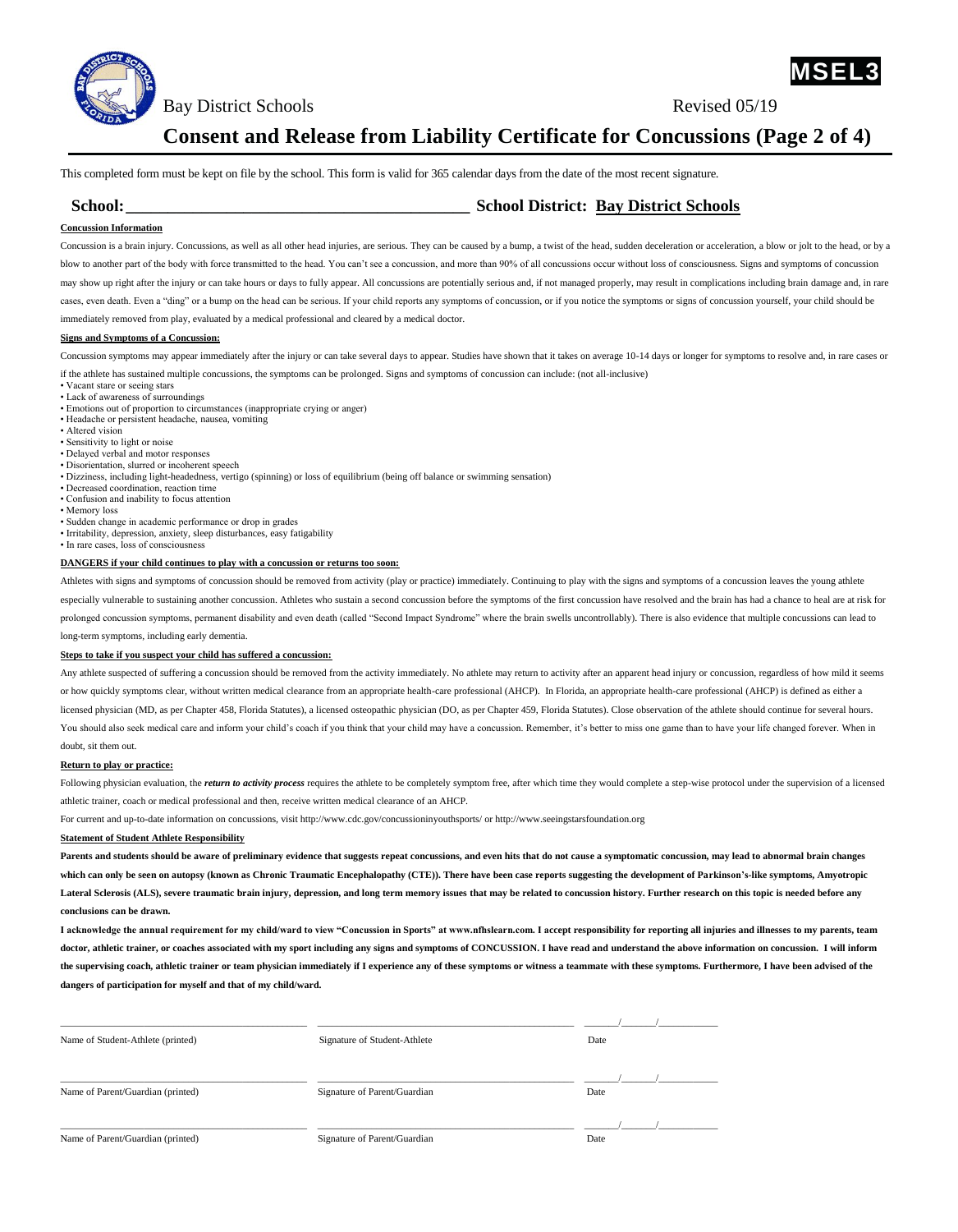

Bay District Schools **Revised 05/19** 

**Consent and Release from Liability Certificate for Sudden Cardiac Arrest** 

**and Heat -Related Illness (Page 3 of 4)** 

This completed form must be kept on file by the school. This form is valid for 365 calendar days from the date of the most recent signature**.** 

| <b>School:</b> | <b>School District: Bay District Schools</b> |
|----------------|----------------------------------------------|
|                |                                              |

## **Sudden Cardiac Arrest Information**

Sudden cardiac arrest is a leading cause of sports-related death. This policy provides procedures for educational requirements of all paid coaches and recommends added training. Sudden cardiac arrest is a condition in which the heart suddenly and unexpectedly stops beating. If this happens, blood stops flowing to the brain and other vital organs. SCA can cause death if it's not treated within minutes.

## **Symptoms of sudden cardiac arrest include, but not limited to: sudden collapse, no pulse, no breathing.**

## Warning signs associated with sudden cardiac arrest include: fainting during exercise or activity, shortness of breath, racing heart rate, dizziness, chest pains, **extreme fatigue.**

It is strongly recommended all coaches, whether paid or volunteer, are regularly trained in CPR and the use of an AED. Training is encouraged through agencies that provide hands-on training and offer certificates that include an expiration date. Automatic external defibrillators (AEDs) are recommended to be available at all events as well along with coaches/individuals trained in CPR.

**What to do if your student-athlete collapses:**

**\_\_\_\_\_\_\_\_\_\_\_\_\_\_\_\_\_\_\_\_\_\_\_\_\_\_**

**1. Call 911 2. Send for an AED**

**3. Begin compressions**

## **Heat-Related Illnesses Information**

People suffer heat-related illness when their bodies cannot properly cool themselves by sweating. Sweating is the body's natural air conditioning, but when a person's body temperature rises rapidly, sweating just isn't enough. Heat-related illnesses can be serious and life threatening. Very high body temperatures may damage the brain or other vital organs, and can cause disability and even death. Heat-related illnesses and deaths are preventable.

**Heat Stroke** is the most serious heat-related illness. It happens when the body's temperature rises quickly and the body cannot cool down. Heat Stroke can cause permanent disability and death.

**Heat Exhaustion** is a milder type of heat-related illness. It usually develops after a number of days in high temperature weather and not drinking enough fluids.

**Heat Cramps** usually affect people who sweat a lot during demanding activity. Sweating reduces the body's salt and moisture and can cause painful cramps, usually in the abdomen, arms, or legs. Heat cramps may also be a symptom of heat exhaustion.

### **Who's at Risk?**

Those at highest risk include the elderly, the very young, people with mental illness and people with chronic diseases. However, even young and healthy individuals can succumb to heat if they participate in demanding physical activities during hot weather. Other conditions that can increase your risk for heat-related illness include obesity, fever, dehydration, poor circulation, sunburn, and prescription drug or alcohol use.

**By signing this agreement, I acknowledge the annual requirement for my child/ward to view both the "Sudden Cardiac Arrest" and "Heat Illness Prevention" courses at [www.nfhslearn.com.](http://www.nfhslearn.com/) I acknowledge that the information on Sudden Cardiac Arrest and Heat-Related Illness have been read and understood. I have been advised of the dangers of participation for myself and that of my child/ward.**

| Name of Student-Athlete (printed) | Signature of Student-Athlete | Date |  |
|-----------------------------------|------------------------------|------|--|
| Name of Parent/Guardian (printed) | Signature of Parent/Guardian | Date |  |
| Name of Parent/Guardian (printed) | Signature of Parent/Guardian | Date |  |